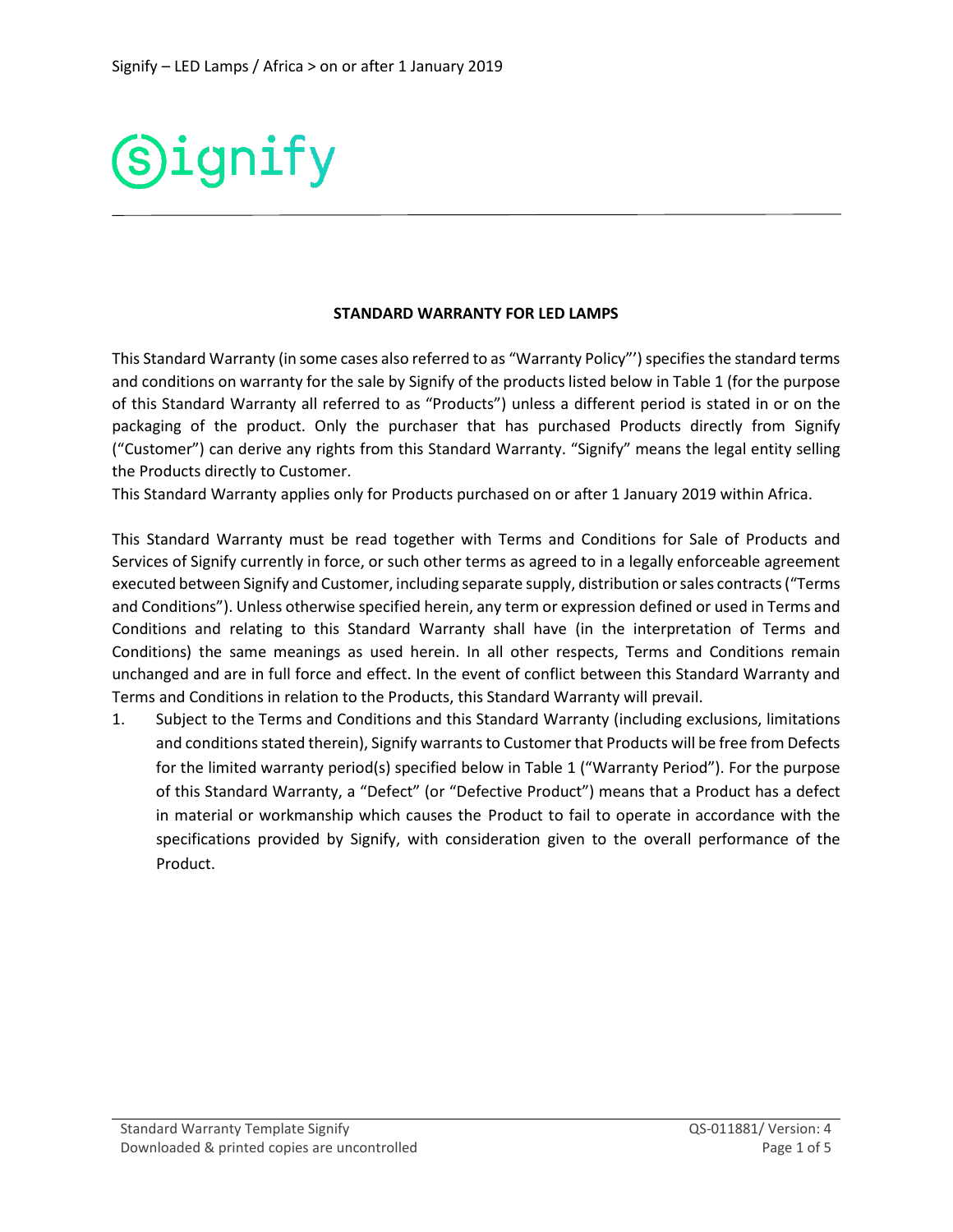Table 1: Description of Product and Warranty Period\*

| <b>LED Lamps</b>                           | <b>Warranty Period</b> |                             |
|--------------------------------------------|------------------------|-----------------------------|
|                                            | <b>Years</b>           | <b>Total Warranty Hours</b> |
| lifetime is > 35k hrs                      | 3                      | 13,140                      |
| lifetime is $\leq$ 35K hrs and > 20k hrs   | $\overline{2}$         | 8,760                       |
| lifetime is ≤ 20K hrs                      | 1                      | 4,380                       |
| <b>HID Replacement LED Lamps</b>           | <b>Warranty Period</b> |                             |
|                                            | <b>Years</b>           | <b>Total Warranty Hours</b> |
| lifetime is $>$ 35k hrs                    | 5                      | 21,900                      |
| lifetime is $\leq$ 35K hrs and $>$ 20k hrs | 3                      | 13,140                      |
| lifetime is $\leq$ 20K hrs                 | 1                      | 4,380                       |
| <b>LED Tubes</b>                           | <b>Warranty Period</b> |                             |
|                                            | <b>Years</b>           | <b>Total Warranty Hours</b> |
| lifetime is $>$ 35 $k$ hrs                 | 5                      | 43,800                      |
| lifetime is $\leq$ 35K hrs and > 20k hrs   | 3                      | 20,000                      |
| lifetime is $\leq$ 20K hrs                 | 1                      | 4,380                       |
| <b>Luminaires</b>                          | <b>Warranty Period</b> |                             |
|                                            | <b>Years</b>           |                             |
| lifetime is $\geq$ 25K hrs                 | 3                      |                             |
| lifetime is > 15K hrs & < 25k hrs          | 1                      |                             |
| lifetime is $\leq$ 15k hrs                 | $\mathbf{1}$           |                             |

## **Specific Conditions**

| <b>Description of Product</b>    | <b>Warranty Period</b> |
|----------------------------------|------------------------|
| Star LED Bulbs (EGYPT ONLY)      | 3 Years                |
| Meson LED Downlight (EGYPT ONLY) | 3 Years                |

\*Egypt lifetime standard is B50 (Star LED bulbs & Meson downlights) Morocco lifetime standard is L50 South Africa lifetime standard is B50 & L70B50

- 2. Unless stated on or in the packaging or confirmed otherwise by Signify, a Warranty Period starts on the date of invoice of the Product.
- 3. Signify will have no obligations under this Standard Warranty if Customer is in breach of Customer's payment obligations under Terms and Conditions.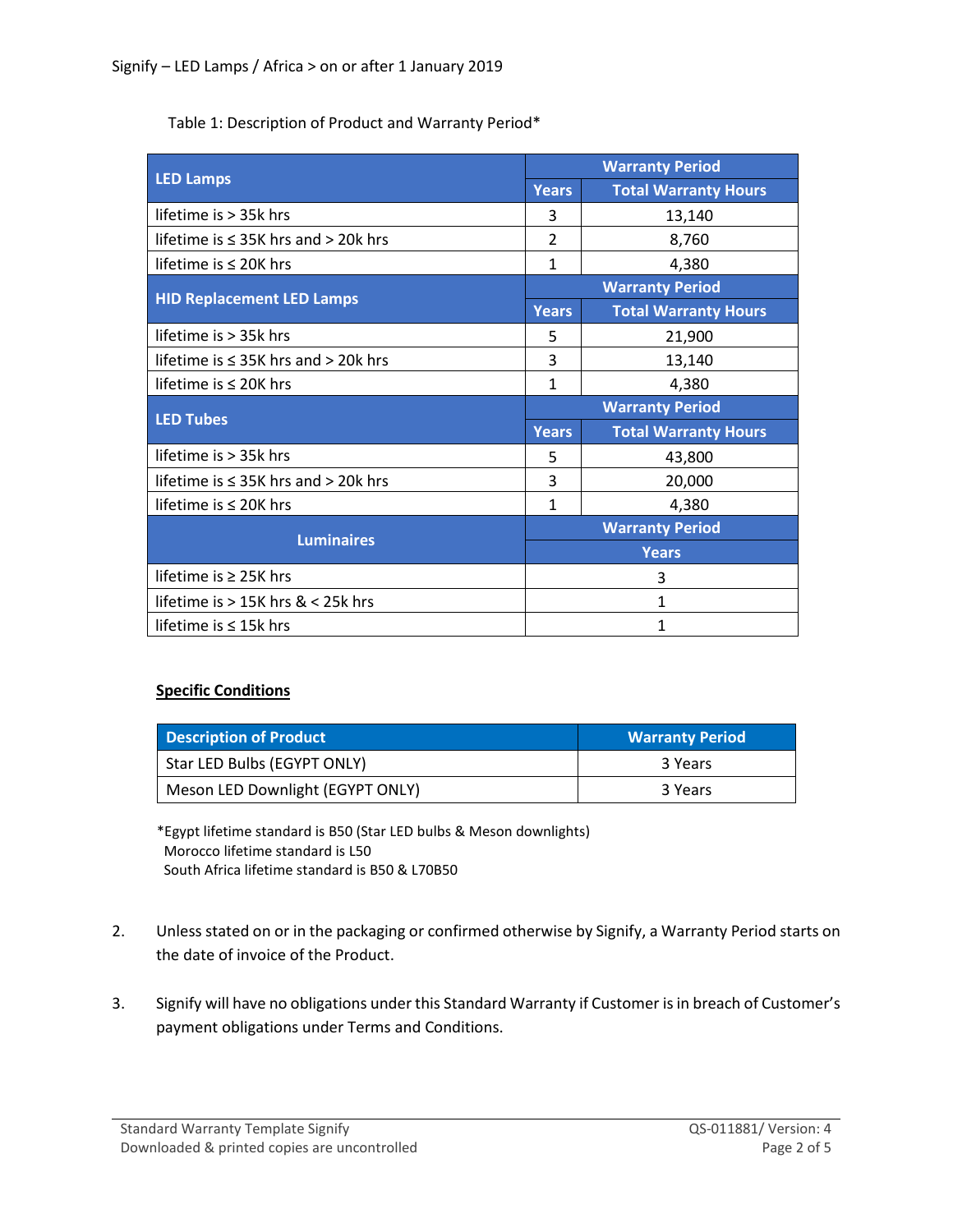- 4. In order to be entitled to make a valid claim under warranty, Customer shall promptly notify Signify in writing of any alleged Defective Product prior to expiration of the Warranty Period for such Product. Further, the obligations of Signify under this Standard Warranty are subject to the following conditions:
	- 4.1. Customer shall keep proof of purchase for the Product available for inspection;
	- 4.2. Customer shall make claims under this Standard Warranty to Signify promptly and not later than thirty (30) days after discovery, and make available to Signify (or representatives) adequate records of operating history for the Product, at minimum the following information:
		- 4.2.1. name and/or type number of the Product;
		- 4.2.2. details of the (alleged) Defect, including the number and percentage of failures, and date-code of failure, as applicable;
		- 4.2.3. the invoice date and, if performed by Signify, the installation date of the Product; and 4.2.4. details of application, location, actual burning hours and number of switching cycles.
	- 4.3. Customer shall give a Signify representative on-site access to the Product for which Customer invokes this Standard Warranty, and, on request, send any alleged Defective Product to Signify for analysis.
	- 4.4. Customer shall obtain consent from Signify on the specifications of any tests it plans to conduct to determine whether a Defect exists.
	- 4.5. Any lawsuit relative to any claims under warranty must be filed within one (1) year of the date of the notification of the claim.
- 5. The obligations of Signify under warranty will be limited, at the option of Signify, to within a reasonable time, either repair or provide a replacement product for the Defective Product, or to an appropriate credit for the purchase price thereof. Repairs, replacements or remedies will not extend or renew the applicable Warranty Period. Signify is entitled at its option to replace the Defective Product(s) covered by warranty with a product that has minor deviations in design and/or specifications which do not affect the functionality of the Product. Signify may charge Customer for the reasonable costs incurred by Signify in relation to an alleged Defect or returned Product(s) that are found not to be a Defect, including for reasonable freight, testing and handling costs.
- 6. (De)mounting, (de)installation, removal and replacement of Products, structures or other parts of Customer's facility, decontamination, and re-installation of (Defect) Products are not covered by the warranty provided hereunder. Customer will be responsible and shall bear the costs for these activities, including costs of access for remedial warranty efforts by Signify.
- 7. Unless otherwise agreed by Signify and Customer in writing, the obligations under warranty by Signify only apply to the Products listed under section 1. Signify does not provide any warranty for any other products, including third party products and products not marked with the PHILIPS trademark or with other trademarks owned by Signify. In respect of software, Signify does not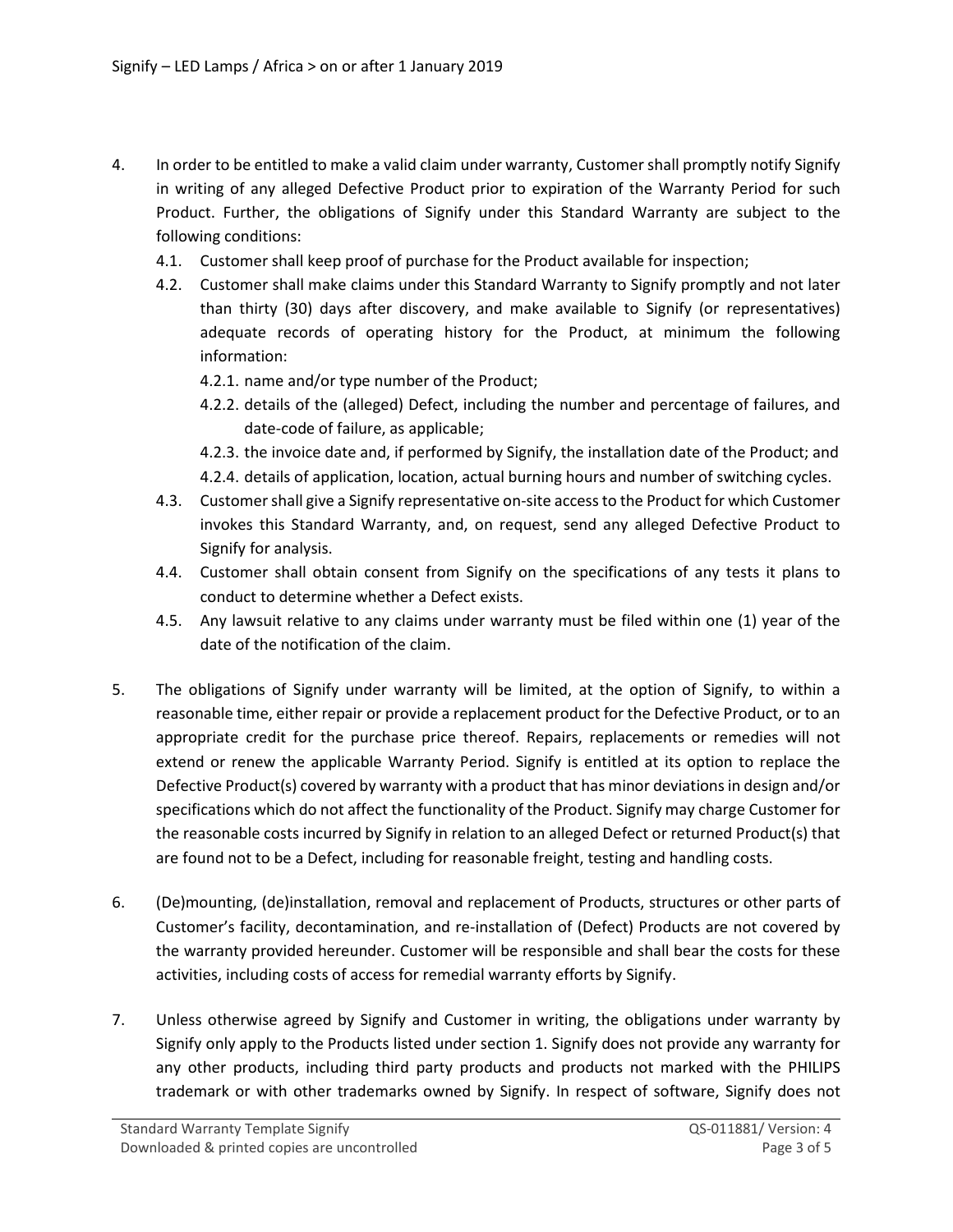provide any warranty for any software that is not embedded in or delivered with any Products by Signify, even if Signify refers to third party software in its Documentation. The Warranty Period for customized or non-standard Products is one (1) year. Signify does not provide any warranty related to any Defect arising from designs, instructions or specifications supplied by Customer to Signify.

- 8. Signify will have no obligations under this Standard Warranty if the alleged Defect is found to have occurred as a result of any of the following:
	- 8.1. Any Force Majeure events. "Force Majeure" means any circumstances or occurrences beyond the reasonable control of Signify, whether or not foreseeable at the time of concluding the agreement for the sale of the Products, as a result of which Signify cannot reasonably perform or execute its obligations, including, without limitation, acts of God, natural catastrophes including earthquake, lightning, hurricane, typhoon, flooding or volcanic activities or extreme weather conditions, strikes, lock-outs, war, terrorism, political situation, civil unrest, riots, sabotage, vandalism, industry-wide shortages, breakdown of plant or machinery, fault or loss of electricity supply, cyber attacks and hacking or nonperformance by suppliers of Signify or by other third parties on which services rely (including connectivity and communication services);
	- 8.2. Electrical supply conditions, including supply spikes, over-voltage/under-voltage and ripple current control systems that are beyond the specified limits of the Products and those set or defined by relevant supply standards for the Product;
	- 8.3. Improper wiring, installation, change of settings or maintenance of Products or any other electrical components such as drivers not performed by (or for) Signify;
	- 8.4. Failure to adhere to installation, operating (such as specific tolerance on flux and system power), application, maintenance, or environmental instructions or guidelines prescribed by Signify or any other document accompanying the Products, or applicable safety, industry and/or electrical standards or codes;
	- 8.5. Failure to use the Products for the purposes for which these have been designed;
	- 8.6. Being subject to corrosive environments, excessive wear and tear, neglect, carelessness, accident, abuse, misuse, improper or abnormal use of the Products;
	- 8.7. Any attempt at repair, alteration or modification not authorized by Signify in writing;
	- 8.8. Usage of LED products not taking the application instructions concerning potential pollution (e.g. VOC and H2S as specified in the product design-in guide) or cleaning into account.
- 9. Customer acknowledges that the purchase price for the Product(s) is based on and reflects a proper allocation of risks and obligations of the parties related to warranty.
- 10. This Standard Warranty, read together with the provisions on warranty in the Terms and Conditions, constitutes the entire agreement regarding warranty for any Defective Products and supersedes all prior statements or communications (oral and written) to Customer regarding the Products. To the fullest extent permitted by law, the warranties contained herein are the only warranties given by Signify with respect to the Products and are given in lieu of all other warranties, whether express or implied, including without limitation warranties of merchantability or fitness